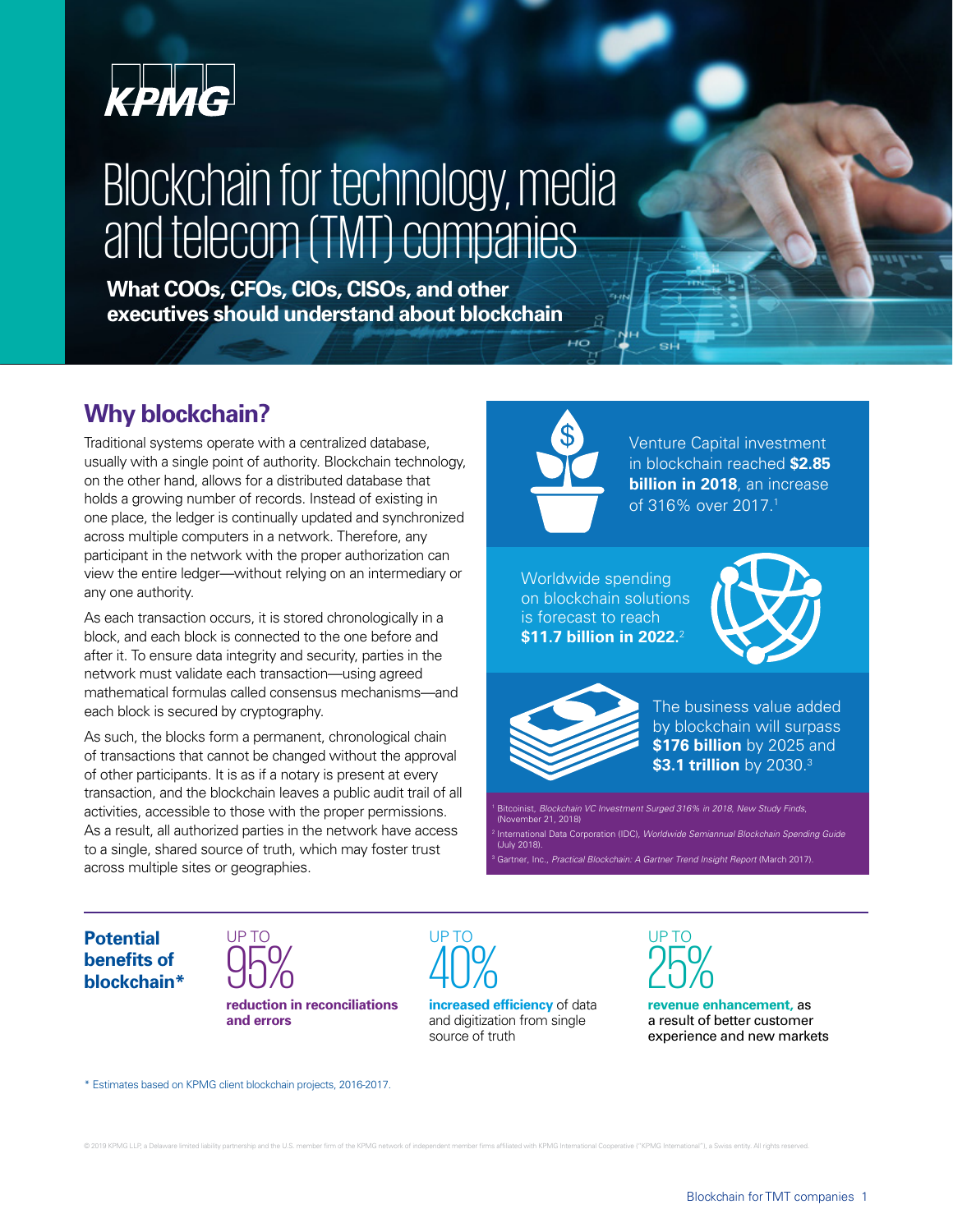# **What are Technology industry leaders saying about blockchain?**

**Likelihood that blockchain will change the way your company does business in the next three years**



Percentages do not sum to 100% due to rounding. Source: KPMG Technology Industry Innovation Survey, 2019

## **Percentage of TMT companies that report moderate/significant investment in blockchain**



## **Top benefits with adopting blockchain technology**



**Greatest disruption resulting from blockchain initiatives in the next three years**



Partial list. Percentages do not sum to 100%. Source: KPMG Technology Industry Innovation Survey, 2019

## **Likelihood your company will implement blockchain technology in the next three years**



Source: KPMG Technology Industry Innovation Survey, 2019

### **Biggest challenges with adopting blockchain technology in the next three years**



Partial list. Percentages do not sum to 100%. Source: KPMG Technology Industry Innovation Survey, 2019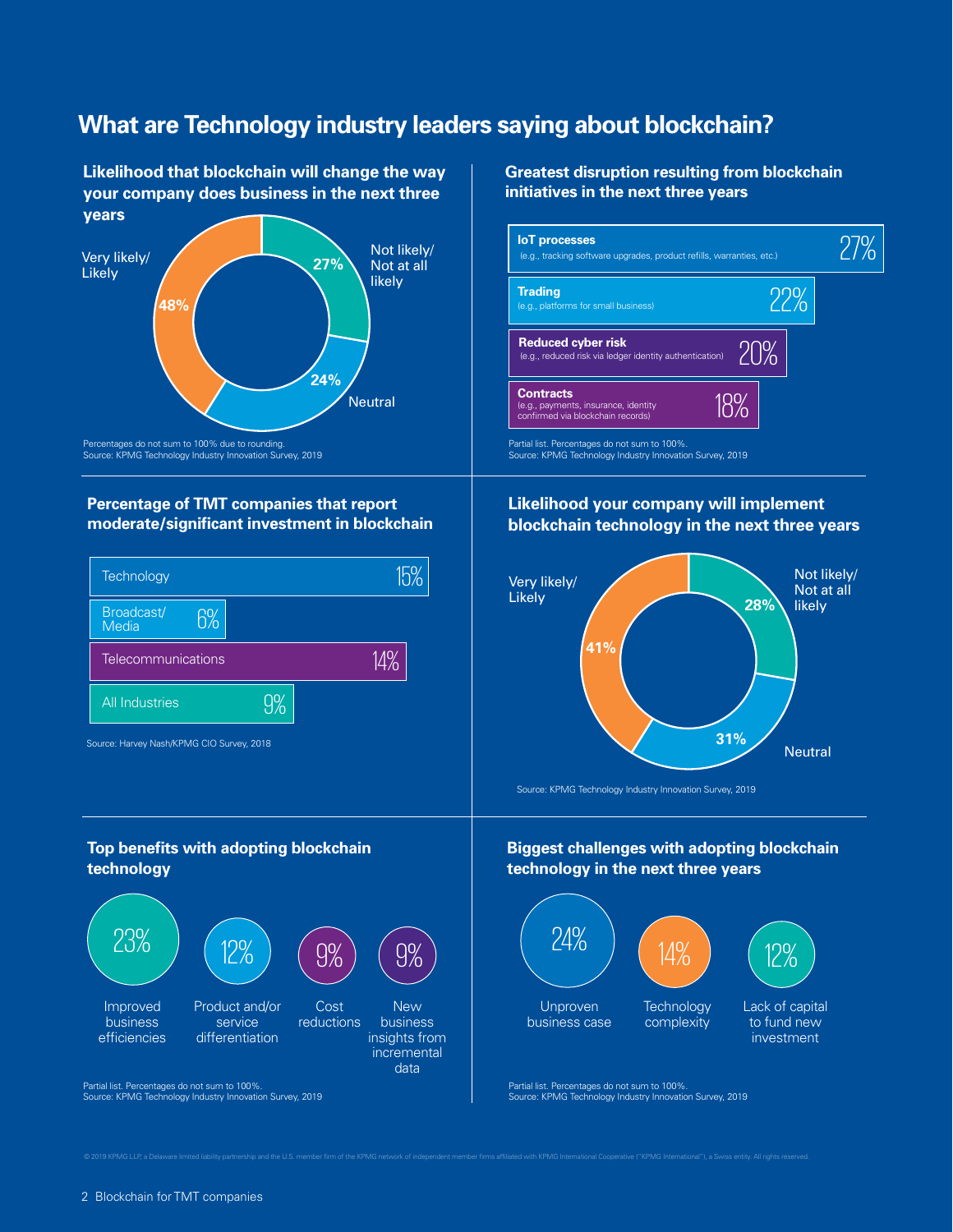# **How can TMT companies use blockchain?**

Blockchain's ability to integrate and penetrate into the heart of business systems and processes makes it an innovation catalyst, efficiency accelerator, and purveyor of trust and transparency. There are many ways that TMT companies can utilize blockchain, including:

- Enabling direct payments between companies
- Tracking and transacting for various types of assets, titles, licenses, and IP
- Streamlining many tax compliance activities. (U.S. companies engaging in R&D efforts in blockchain may also be able to qualify for R&D tax credits.)

Blockchain can manage a complex supply chain that encompasses many third parties and transform procurement for fixed assets. IT systems can be modified by blockchain

to streamline operations and reduce manual steps. OEM reporting can be standardized across vendors. Third party performance can be automated and monitored, improving SLA tracking visibility.

Another key feature of blockchain technology is a "smart contract," which is a self-executing protocol that enforces a previously agreed arrangement. For example, a smart contract could trigger an automatic refund under certain conditions or the automatic payment of an agreed commission after a sale. These smart contracts can eliminate delays in traditional processes, while increasing transparency and reducing reliance on middlemen to follow through on their commitments. Moreover, like other parts of a blockchain, smart contracts are immutable, so they can enhance accuracy in the financial statements.

## **Featured use case:** Royalty payments in the music industry



**Royalty payments have long been a complicated matter. There is no standardized database that captures a song's writer(s), the artist and/or session musicians that recorded it, or other parties that helped create it. This can result in** 

**writers and artists not getting paid correctly, or even at all, for their work. The move from physical to digital distribution, and from downloads to streaming, has greatly increased the number of plays, exacerbating the issue.** 

**The Open Music Initiative (OMI) seeks to simplify the administration of music rights and help make royalty payments more accurate. Step one was to create an open standard application programming interface (API) that companies could incorporate into their systems to identify key data points. These voluminous data points, like names of composers, singers, and musicians, plus when and where their tracks are played, can then be stored in a secure, trusted blockchain that all parties can access. Ideally, this more complete, single source of truth will in turn increase the accuracy of royalty payments.** 

## **Use cases for TMT companies**

**Media & Entertainment** Digital rights management Royalty reporting Piracy prevention Game monetization Art authentication Ticket purchases Fan tracking Resell of authentic assets Real time auction & ad placements

**Consumer Applications** Digital rewards & loyalty

On-demand services P2P selling

#### **Computer Science**

Micronization of work (pay for algorithms, tweets, ad clicks, etc.) API platform plays Notarization & certification P2P storage & compute sharing Domain Name System (DNS) services

#### **Internet of Things**

Grid monitoring Smart home & office management Cross-company maintenance

#### **Payments**

Licensing payments Micropayments (apps, 402) Direct to developer payments Device to Device payments B2B international remittance

Tax filing & collection Rethinking e-wallets & banks

#### **Supply Chain**

Trade finance (Letters of Credit) Provenance/Chain-ofcustody integrity Real time auction for supply delivery Shipping & logistics management

© 2019 KPMG LLP, a Delaware limited liability partnership and the U.S. member firm of the KPMG network of independent member firms affiliated with KPMG International Cooperative ("KPMG International"), a Swiss entity. All